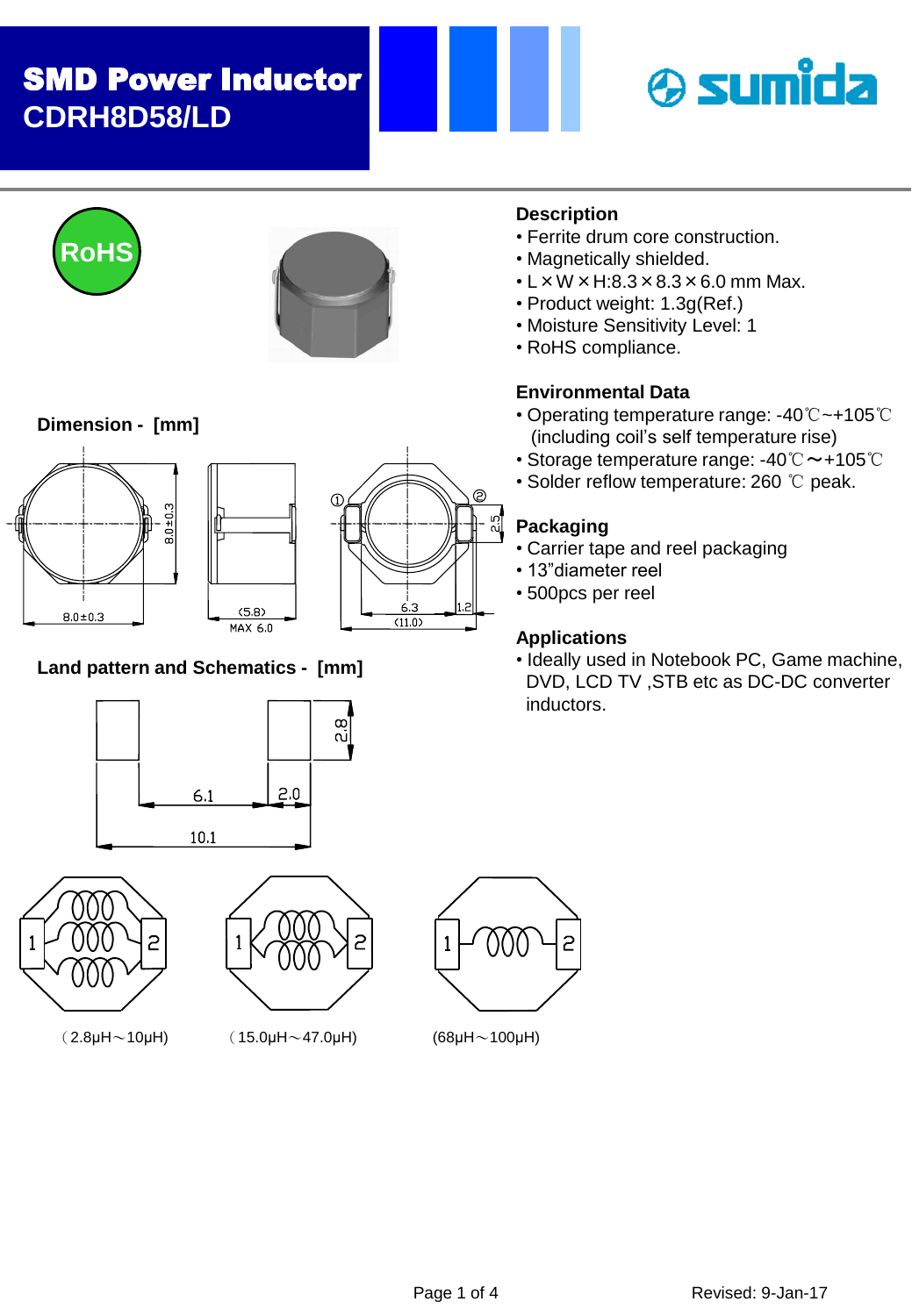

#### **Electrical Characteristics**

| Part Name           | Stamp           | Inductance<br>(Hu)<br>[ within $] \times 1$ | $D.C.R.$ (m $\Omega$ )<br>Max. (Typ.)<br>(at 20 $\degree$ C) | <b>Saturation Current</b><br>$(A) \times 2$ |                    | Temperature<br><b>Rise Current</b> |
|---------------------|-----------------|---------------------------------------------|--------------------------------------------------------------|---------------------------------------------|--------------------|------------------------------------|
|                     |                 |                                             |                                                              | at $20^{\circ}$                             | at $100^{\circ}$ C | $(A) \times 3$                     |
| CDRH8D58/LDNP-2R8NC | 2R8             | $2.8 \pm 30\%$                              | 15.0(12)                                                     | 4.7                                         | 4.0                | 6.90                               |
| CDRH8D58/LDNP-3R9NC | 3R9             | $3.9 \pm 30\%$                              | 16.3(13)                                                     | 4.1                                         | 3.5                | 6.30                               |
| CDRH8D58/LDNP-5R0NC | 5R <sub>0</sub> | $5.0 \pm 30\%$                              | 17.5(14)                                                     | 3.8                                         | 3.1                | 6.00                               |
| CDRH8D58/LDNP-6R2NC | 6R2             | 6.2 $\pm$ 30%                               | 20.0(16)                                                     | 3.3                                         | 2.7                | 5.50                               |
| CDRH8D58/LDNP-100NC | 100             | $10\pm30\%$                                 | 25.6(20.5)                                                   | 2.6                                         | 2.2                | 4.50                               |
| CDRH8D58/LDNP-150NC | 150             | $15\pm30\%$                                 | 36.3(29.0)                                                   | 2.3                                         | 1.9                | 3.60                               |
| CDRH8D58/LDNP-220NC | 220             | $22 \pm 30\%$                               | 45.3(36.2)                                                   | 1.7                                         | 1.4                | 3.30                               |
| CDRH8D58/LDNP-330NC | 330             | $33 \pm 30\%$                               | 65.3(52.2)                                                   | 1.5                                         | 1.3                | 2.70                               |
| CDRH8D58/LDNP-470NC | 470             | $47 \pm 30\%$                               | 90.5(72.4)                                                   | 1.2                                         | 1.0                | 2.20                               |
| CDRH8D58/LDNP-680NC | 680             | $68 + 30\%$                                 | 130(104)                                                     | 1.0                                         | 0.9                | 1.70                               |
| CDRH8D58/LDNP-101NC | 101             | $100 \pm 30\%$                              | 175(140)                                                     | 0.8                                         | 0.7                | 1.40                               |

※1. Inductance measuring conditions at 100kHz.

※2. Saturation current: The DC current at which the inductance decreases to 65% of its nominal value.

 $\&$ 3. Temperature rise current: The DC current at which the temperature rise is △t=40℃.(Ta=20℃)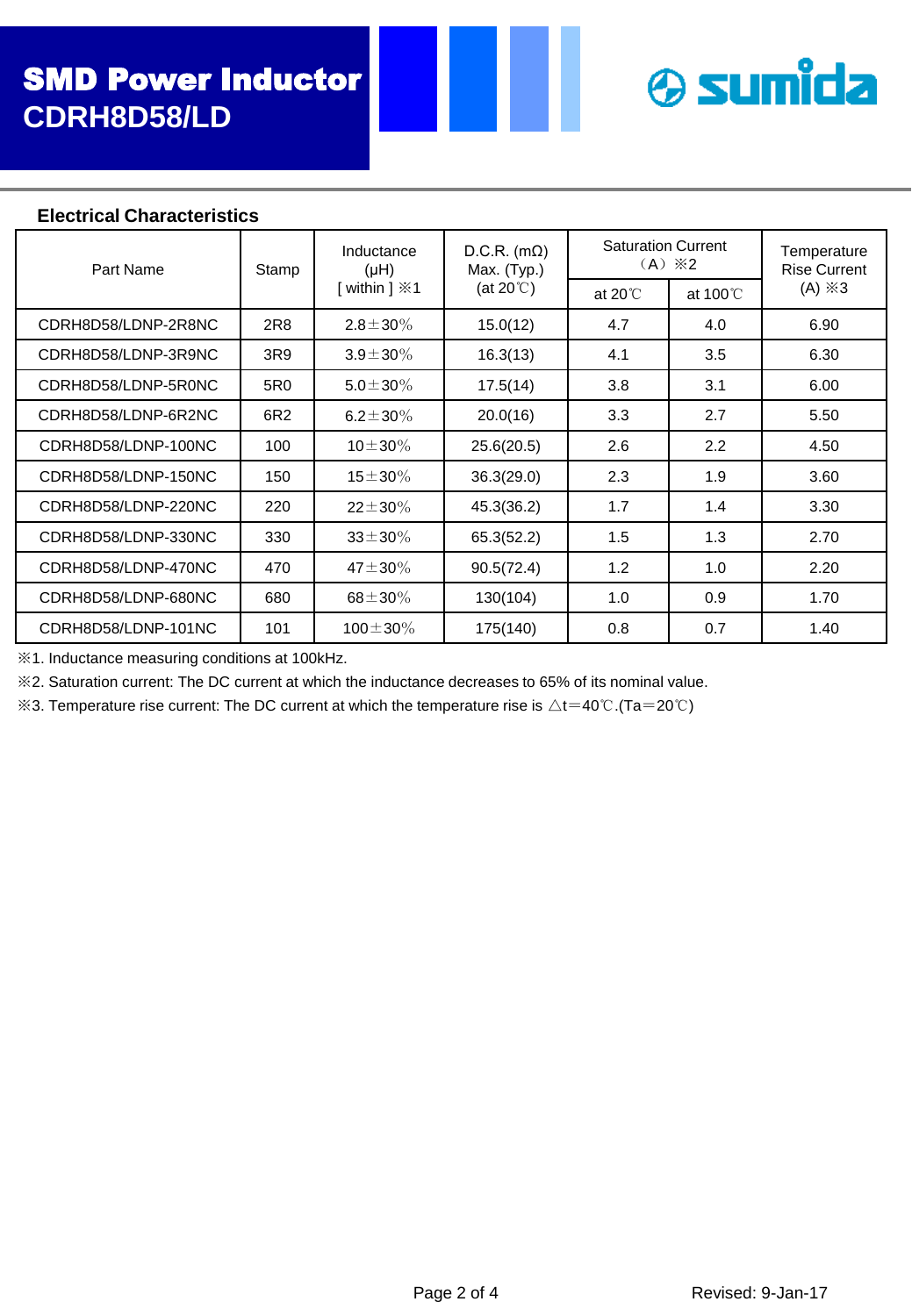# SMD Power Inductor **CDRH8D58/LD**



**& sumida**